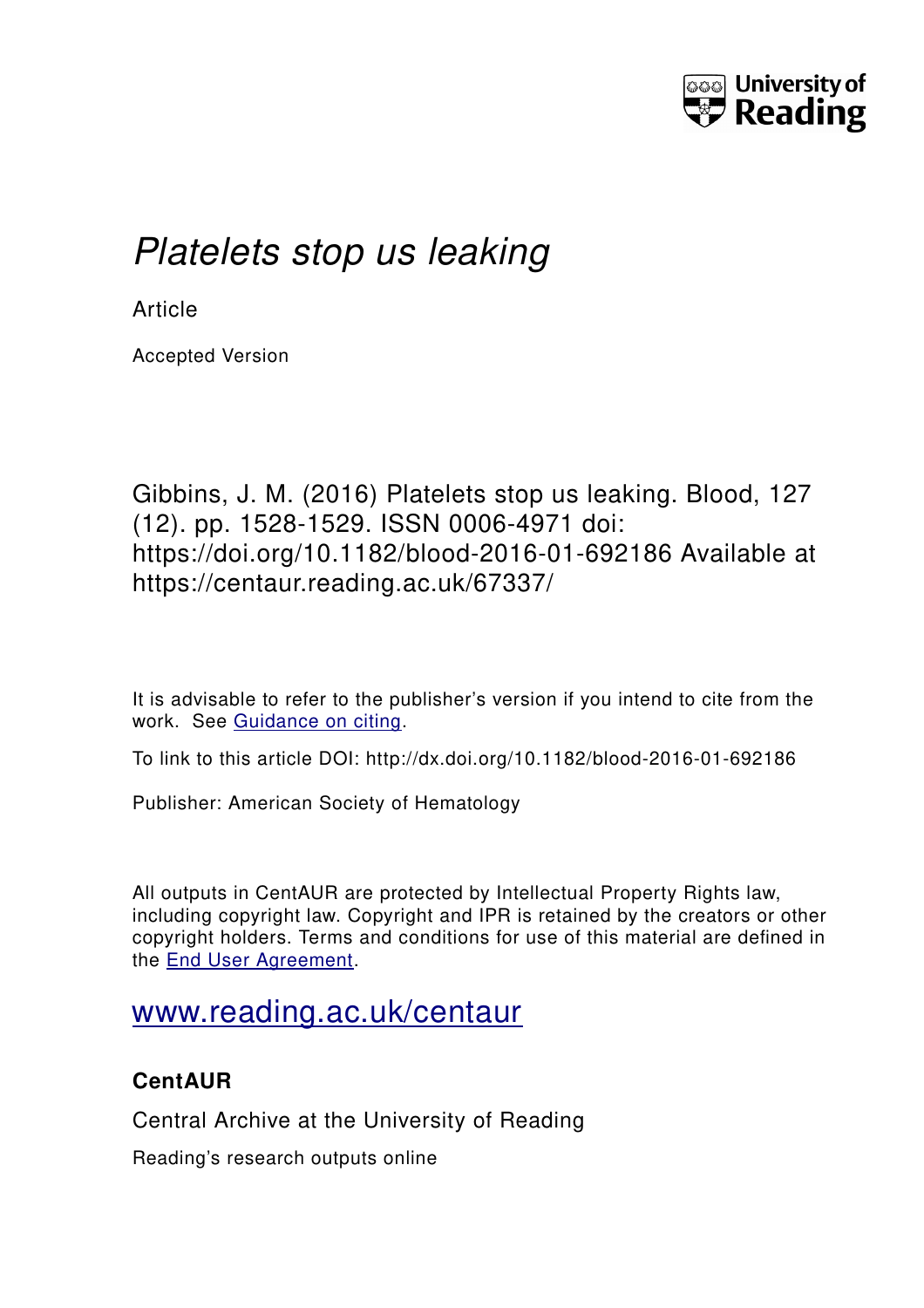#### **Platelets stop us leaking**

Jonathan M Gibbins. University of Reading.

In this issue of *Blood*, Welsh and colleagues determine how platelet thrombi limit the loss of plasma-borne proteins from the microvasculature.<sup>[1](#page-3-0)</sup>

The concept that platelets prevent leakage from blood vessels following a penetrating injury will come as little surprise to most readers, but exactly how platelets physically contribute to this process is not well understood. Such injuries result in the loss of blood cells and plasma into the surrounding tissues, and both forms of loss must be halted quickly. Platelets are believed to form the first line of defense in such situations, forming a thrombus that is capable of plugging the hole and supplying molecules that contribute to localized inflammation and wound healing.

In recent years innovations in intravital microscopy have provided insight into the control mechanisms that allow platelet thrombi to form within the microcirculation of mice. Such approaches allow the accumulation of platelets at sites of vascular injury to be visualized and quantified, enabling the roles of specific proteins to be assessed, exploiting transgenic mice, selective inhibitors or pharmacological agents <sup>2</sup>[.](#page-3-1) A range of injury models have been developed for intravital analysis including mechanical, chemical, photochemical and electrical injury, and a model that has gained extensive use is focal injury using a laser <sup>3</sup>[.](#page-3-2)

In a recent series of studies the architecture of thrombi formed in mice has been explored <sup>[4,](#page-3-3) [5](#page-3-4)</sup>. Thrombi formed in cremaster muscle arterioles possess a zoned structure, with a tightly packed inner core of platelets which results from outside-in signalling through integrin  $\alpha$ IIb $\beta$ 3, pulling platelets closer together <sup>[6,](#page-3-5)7</sup>. Secondary platelet agonists emanating from activated platelets on the edge of the core cause the accumulation of platelets that form a less densely packed shell layer. A consequence of the tightly packed core is restricted permeation of plasma-borne molecules through the core, and therefore greater local thrombin activity resulting in fibrin formation and increased platelet activation <sup>[6-9](#page-3-5)</sup>. Indeed, inhibition of thrombin disrupts thrombus core structure, while the size of the thrombus shell is reduced in the presence of ADP receptor antagonists <sup>6</sup>[.](#page-3-5)

In this issue Welsh *et al* have explored which features of the heterogeneous architecture of platelet thrombi explain their ability to seal blood vessels to achieve 'plasma stasis', and determined whether the use of antiplatelet and anticoagulant agents which impair thrombus structure interfere with the formation of a vascular seal 1[.](#page-3-0) To achieve this goal an elegant method was developed in which albumin conjugated to caged fluorophore was infused into mice. Repeated uncaging of the sensor with light in the vicinity of thrombi formed following penetrating laser injury allowed extravascular accumulation and dispersion of plasma proteins to be measured in real-time.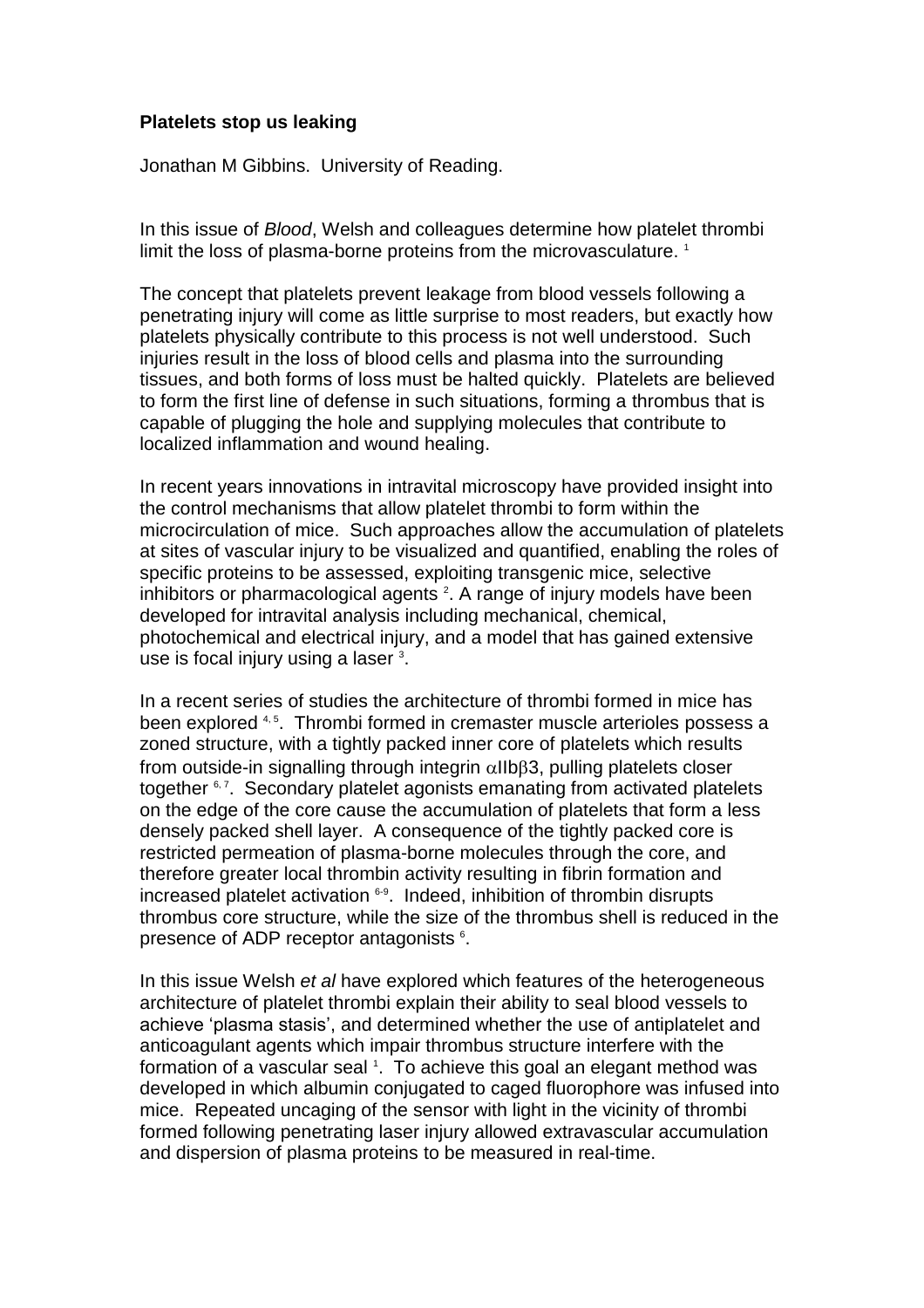Thrombus formation was studied in cremaster muscle venules, in which the heterogeneous thrombus structure previously observed in arterioles was also observed. While cessation of red blood cell leakage occurred within seconds of injury, plasma protein leakage continued over a period of minutes, although dramatic reductions in this occurred during the first 3 minutes, beyond the point of maximum platelet and fibrin accumulation, suggesting that structural changes within the thrombus may control the leakage of plasma. Indeed, infusion of eptifibatide to block integrin  $\alpha$ IIb $\beta$ 3, which reduced platelet accumulation but had no effect on peak fibrin production or red cell loss, resulted in increased albumin leakage. Interestingly, increasing the recruitment of platelets to thrombi in transgenic mice expressing  $Gi2\alpha$  did not enhance vessel sealing, suggesting that thrombus size alone did not explain the hemostatic potential of a thrombus.

These observations led the team to establish whether defective platelet retraction altered vessel leakiness. This was studied in transgenic mice in which integrin  $\alpha$ IIb $\beta$ 3 is incapable of outside-in signaling <sup>[10](#page-4-0)</sup>. Plasma leakage was extended following initial reductions as thrombi formed. This suggests that platelet recruitment controls initial reductions in plasma leakage, with platelet retraction and resultant intrathrombus remodeling further reducing loss of plasma.

So how do these observations relate to the zoned structures of thrombi? One clue comes from the ability of eptifibatide to greatly increase leakage of labeled albumin, while peak fibrin levels were unaltered, which may suggest, surprisingly, that plasma stasis in not dependent on fibrin. This was tested through infusion of the thrombin antagonist hirudin, which abolished fibrin accumulation and reduced thrombus size, but vessel sealing was unaffected. Conversely, infusion of an ADP receptor antagonist that resulted in a reduction in the size of the P-selectin-negative shell, was associated with increased plasma protein extravasation. This indicates a key role for ADP, while suggesting that  $\alpha$ -granule secretion (noted by P-selectin exposure) is not directly linked to tight vascular sealing.

Further scrutiny of labeled albumin extravasation and dispersion rates revealed that in conditions (or transgenic mice) where plasma leakage was enhanced, accumulation rates exceeded dispersion rates. Therefore changes in thrombus architecture, for example following exposure to ADP receptor antagonists, that upset the likelihood of extravasation rates falling below dispersion, result in increased escape of proteins into surrounding tissues.

Previous studies have indicated that the zoned structure of a platelet thrombus is required to enable localized accumulation of different agonists within the thrombus, which in turn reinforce this structure through contraction of the core and the formation of a gradient of ADP and thromboxane A2 allowing shell growth. This current study indicates the potential importance of distinctive intrathrombus zones, because the prevention of the loss of plasma proteins requires platelet accumulation, ADP-dependent platelet signalling and platelet contraction. It will be important to determine whether the phenomena discovered in this study are observed following other forms of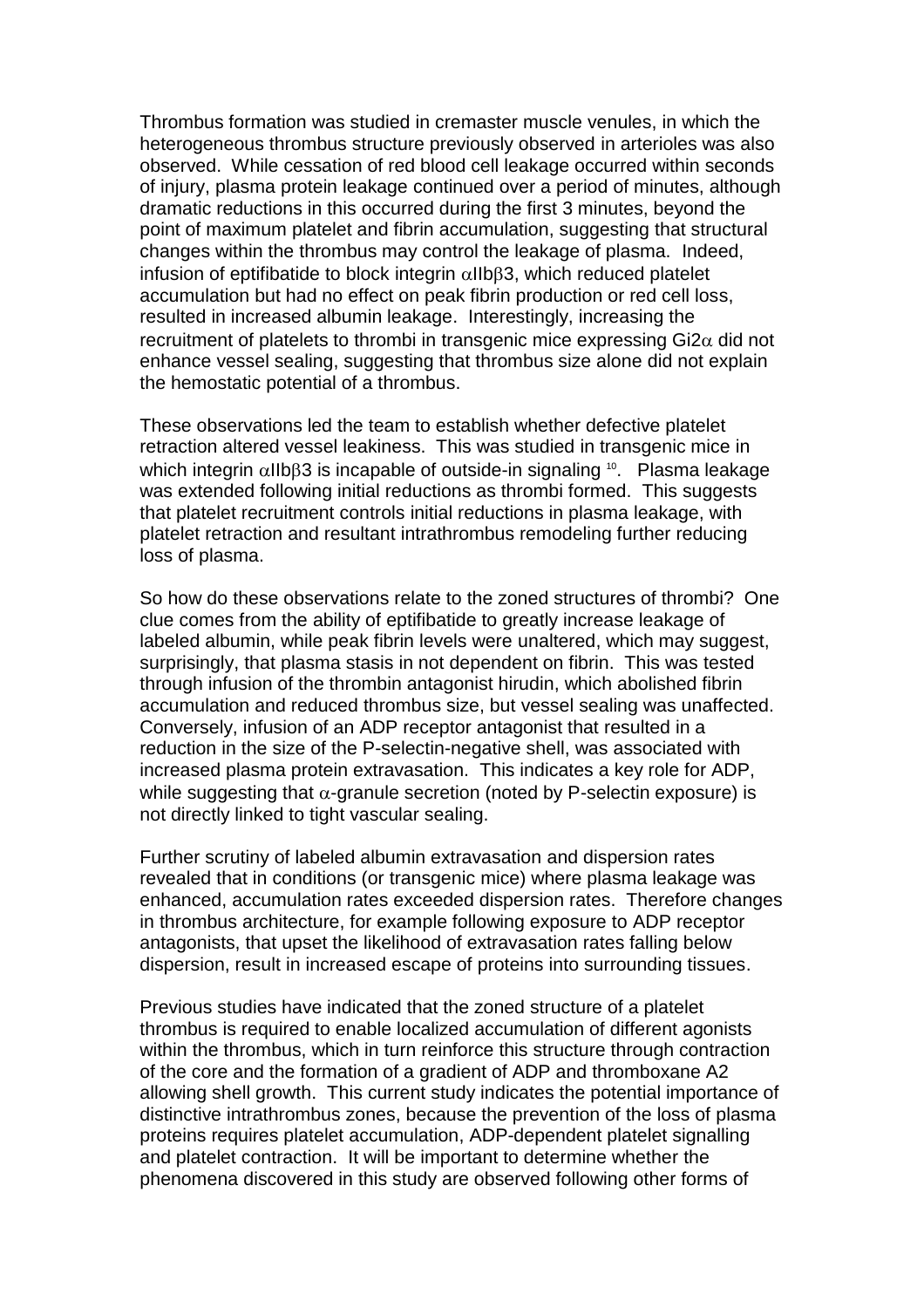vascular injury, noting that some variability in leakage measurements in the present study may have been due to different extents of injury. Further work will also be needed to determine whether similar properties of platelet thrombi are observed in arterioles and in the macrocirculation.

This study provides new insight into the molecular and physiological processes that ensure that blood vessel leakage is prevented following penetrating injury and indicates how antiplatelet agents may delay the formation of an effective vascular seal.

The author has no conflicts of interest to declare.

- <span id="page-3-0"></span>**1.** Welsh, J.D., R.W. Muthard, T.J. Stalker, J.P. Taliaferro, S.L. Diamond, and L.F. Brass, S systems approach to hemostasis: 4. How hemostatic thrombi limit the loss of plasma-borne molecules from the microvasculature *Blood*, 2016. XXX.
- <span id="page-3-1"></span>**2.** Falati, S., P. Gross, G. Merrill-Skoloff, B.C. Furie, and B. Furie, Realtime in vivo imaging of platelets, tissue factor and fibrin during arterial thrombus formation in the mouse. *Nat Med*, 2002. 8: 1175-81.
- <span id="page-3-2"></span>**3.** Falati, S., P.L. Gross, G. Merrill-Skoloff, D. Sim, R. Flaumenhaft, A. Celi, B.C. Furie, and B. Furie, In vivo models of platelet function and thrombosis: study of real-time thrombus formation. *Methods Mol Biol*, 2004. 272: 187-97.
- <span id="page-3-3"></span>**4.** Bellido-Martin, L., V. Chen, R. Jasuja, B. Furie, and B.C. Furie, Imaging fibrin formation and platelet and endothelial cell activation in vivo. *Thromb Haemost*, 2011. 105: 776-82.
- <span id="page-3-4"></span>**5.** van Gestel, M.A., J.W. Heemskerk, D.W. Slaaf, V.V. Heijnen, S.O. Sage, R.S. Reneman, and M.G. oude Egbrink, Real-time detection of activation patterns in individual platelets during thromboembolism in vivo: differences between thrombus growth and embolus formation. *J Vasc Res*, 2002. 39: 534-43.
- <span id="page-3-5"></span>**6.** Stalker, T.J., E.A. Traxler, J. Wu, K.M. Wannemacher, S.L. Cermignano, R. Voronov, S.L. Diamond, and L.F. Brass, Hierarchical organization in the hemostatic response and its relationship to the platelet-signaling network. *Blood*, 2013. 121: 1875-85.
- <span id="page-3-6"></span>**7.** Stalker, T.J., J.D. Welsh, M. Tomaiuolo, J. Wu, T.V. Colace, S.L. Diamond, and L.F. Brass, A systems approach to hemostasis: 3. Thrombus consolidation regulates intrathrombus solute transport and local thrombin activity. *Blood*, 2014. 124: 1824-31.
- **8.** Tomaiuolo, M., T.J. Stalker, J.D. Welsh, S.L. Diamond, T. Sinno, and L.F. Brass, A systems approach to hemostasis: 2. Computational analysis of molecular transport in the thrombus microenvironment. *Blood*, 2014. 124: 1816-23.
- **9.** Welsh, J.D., T.J. Stalker, R. Voronov, R.W. Muthard, M. Tomaiuolo, S.L. Diamond, and L.F. Brass, A systems approach to hemostasis: 1.